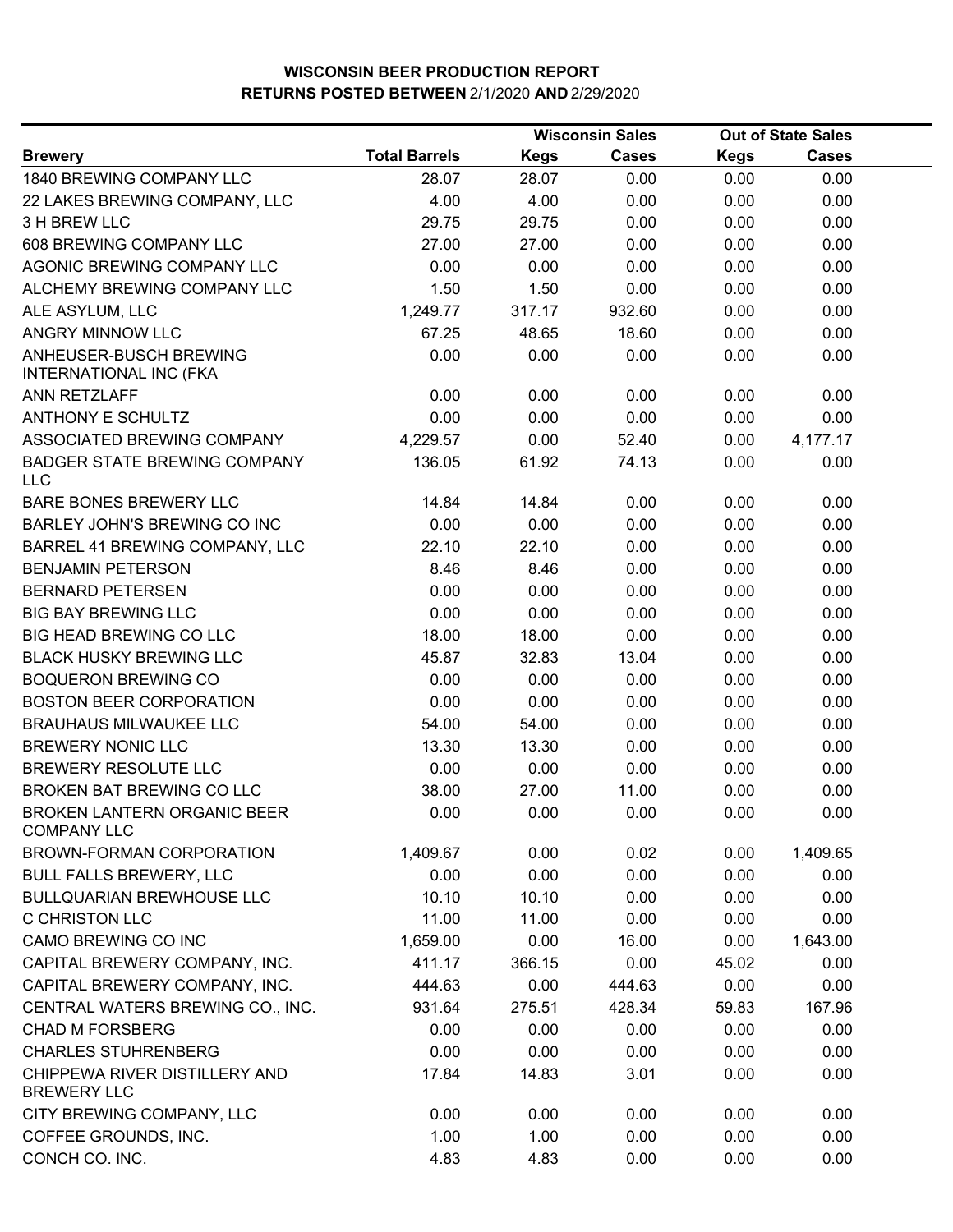|                                                      |                      |             | <b>Wisconsin Sales</b> |             | <b>Out of State Sales</b> |  |
|------------------------------------------------------|----------------------|-------------|------------------------|-------------|---------------------------|--|
| <b>Brewery</b>                                       | <b>Total Barrels</b> | <b>Kegs</b> | Cases                  | <b>Kegs</b> | <b>Cases</b>              |  |
| COPPER STATE BREWERY LLC                             | 114.00               | 114.00      | 0.00                   | 0.00        | 0.00                      |  |
| <b>CORVALE LLC</b>                                   | 4.25                 | 4.25        | 0.00                   | 0.00        | 0.00                      |  |
| DAIRYAIR, LLC                                        | 36.00                | 36.00       | 0.00                   | 0.00        | 0.00                      |  |
| DANIEL D SCHEY                                       | 33.00                | 33.00       | 0.00                   | 0.00        | 0.00                      |  |
| DAS VENTURES INC.                                    | 40.55                | 1.00        | 39.55                  | 0.00        | 0.00                      |  |
| DAVID A ANDERSON                                     | 1.00                 | 1.00        | 0.00                   | 0.00        | 0.00                      |  |
| DAVID A KNUTH                                        | 32.81                | 32.81       | 0.00                   | 0.00        | 0.00                      |  |
| <b>DEAD BIRD BREWING COMPANY</b>                     | 7.00                 | 4.00        | 3.00                   | 0.00        | 0.00                      |  |
| DEAD BIRD BREWING COMPANY                            | 0.00                 | 0.00        | 0.00                   | 0.00        | 0.00                      |  |
| DELAFIELD BREWHAUS LLC                               | 51.50                | 51.50       | 0.00                   | 0.00        | 0.00                      |  |
| <b>DELTA BEER LLC</b>                                | 41.81                | 41.28       | 0.53                   | 0.00        | 0.00                      |  |
| <b>DENNIS E ERB</b>                                  | 4.00                 | 4.00        | 0.00                   | 0.00        | 0.00                      |  |
| DIAGEO AMERICAS SUPPLY INC                           | 24,818.64            | 0.00        | 0.00                   | 0.00        | 24,818.64                 |  |
| DJ FEDDERLY MANAGEMENT<br><b>CONSULTANT LLC</b>      | 0.00                 | 0.00        | 0.00                   | 0.00        | 0.00                      |  |
| <b>DONALD R MAHAN</b>                                | 0.33                 | 0.33        | 0.00                   | 0.00        | 0.00                      |  |
| DOOR COUNTY BREWING CO LLC                           | 121.00               | 121.00      | 0.00                   | 0.00        | 0.00                      |  |
| DRIFTLESS BREWING COMPANY LLC                        | 29.50                | 29.50       | 0.00                   | 0.00        | 0.00                      |  |
| DRIFTLESS PURE LLC                                   | 8.74                 | 8.74        | 0.00                   | 0.00        | 0.00                      |  |
| DUBS BREW, LLC                                       | 8.50                 | 8.50        | 0.00                   | 0.00        | 0.00                      |  |
| DUESTERBECK'S BREWING COMPANY,<br><b>LLC</b>         | 23.25                | 23.25       | 0.00                   | 0.00        | 0.00                      |  |
| EAGLE TRACE BREWING COMPANY<br><b>LLC</b>            | 187.52               | 109.58      | 77.94                  | 0.00        | 0.00                      |  |
| <b>EAST TROY BREWERY CO</b>                          | 34.00                | 34.00       | 0.00                   | 0.00        | 0.00                      |  |
| <b>EGR LLC</b>                                       | 22.00                | 22.00       | 0.00                   | 0.00        | 0.00                      |  |
| <b>EMPRIZE BREWING LLC</b>                           | 9.52                 | 9.52        | 0.00                   | 0.00        | 0.00                      |  |
| ENLIGHTENED BREWING COMPANY<br>LLC.                  | 111.50               | 59.17       | 52.33                  | 0.00        | 0.00                      |  |
| <b>ENLIGHTENED BREWING COMPANY</b><br>LLC.           | 0.22                 | 0.00        | 0.22                   | 0.00        | 0.00                      |  |
| <b>ESSER DISTRIBUTING CO INC</b>                     | 0.00                 | 0.00        | 0.00                   | 0.00        | 0.00                      |  |
| FERMENTORIUM BEVERAGE<br><b>COMPANY LLC</b>          | 79.32                | 54.49       | 24.83                  | 0.00        | 0.00                      |  |
| FFATS BREWING COMPANY, LLC                           | 9.23                 | 9.23        | 0.00                   | 0.00        | 0.00                      |  |
| FIFTH WARD BREWING COMPANY LLC                       | 33.02                | 33.02       | 0.00                   | 0.00        | 0.00                      |  |
| FIVE STAR BREWING CO INC.                            | 0.00                 | 0.00        | 0.00                   | 0.00        | 0.00                      |  |
| FLIX ENTERTAINMENT LLC                               | 31.50                | 31.50       | 0.00                   | 0.00        | 0.00                      |  |
| FOX RIVER BREWING COMPANY II, LLC                    | 144.65               | 144.65      | 0.00                   | 0.00        | 0.00                      |  |
| FOX RIVER BREWING COMPANY, LLC                       | 75.43                | 75.43       | 0.00                   | 0.00        | 0.00                      |  |
| FOXTOWN-GBC, INC.                                    | 43.01                | 37.83       | 5.18                   | 0.00        | 0.00                      |  |
| <b>FRESAR INC</b>                                    | 0.00                 | 0.00        | 0.00                   | 0.00        | 0.00                      |  |
| <b>FULTON LLC</b>                                    | 25.14                | 13.00       | 12.14                  | 0.00        | 0.00                      |  |
| <b>G5 BREWING COMPANY LLC</b>                        | 41.00                | 41.00       | 0.00                   | 0.00        | 0.00                      |  |
| <b>GATHERING PLACE BREWING</b><br><b>COMPANY LLC</b> | 41.21                | 24.76       | 16.45                  | 0.00        | 0.00                      |  |
| GD3, LLC                                             | 191.41               | 191.41      | 0.00                   | 0.00        | 0.00                      |  |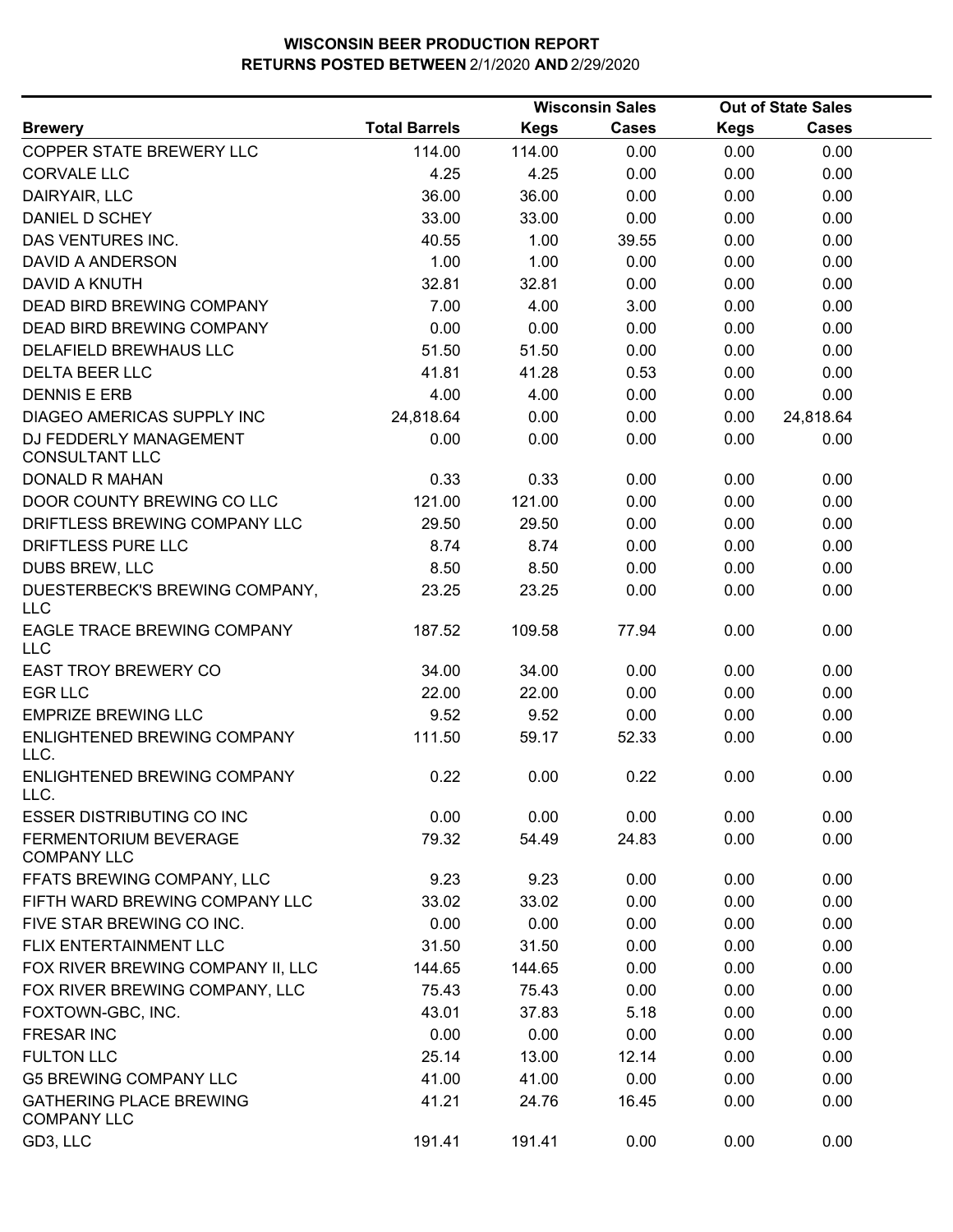|                                                 |                      |             | <b>Wisconsin Sales</b> |             | <b>Out of State Sales</b> |  |
|-------------------------------------------------|----------------------|-------------|------------------------|-------------|---------------------------|--|
| <b>Brewery</b>                                  | <b>Total Barrels</b> | <b>Kegs</b> | <b>Cases</b>           | <b>Kegs</b> | <b>Cases</b>              |  |
| GD4, LLC                                        | 49.70                | 49.70       | 0.00                   | 0.00        | 0.00                      |  |
| <b>GEORGE BREGAR</b>                            | 35.07                | 35.07       | 0.00                   | 0.00        | 0.00                      |  |
| <b>GIANT JONES BREWING LLC</b>                  | 13.98                | 13.98       | 0.00                   | 0.00        | 0.00                      |  |
| GJS SALES, INC.                                 | 296.34               | 0.00        | 296.34                 | 0.00        | 0.00                      |  |
| <b>GOOD CITY BREWING LLC</b>                    | 0.92                 | 0.92        | 0.00                   | 0.00        | 0.00                      |  |
| <b>GOOD CITY BREWING LLC</b>                    | 394.24               | 164.33      | 229.91                 | 0.00        | 0.00                      |  |
| <b>GRANT PAULY</b>                              | 757.37               | 279.91      | 460.91                 | 9.00        | 7.55                      |  |
| <b>GRAY BREWING CO.</b>                         | 99.07                | 47.49       | 24.51                  | 12.34       | 14.73                     |  |
| <b>GREEN BAY BREWING COMPANY</b>                | 307.00               | 119.90      | 187.10                 | 0.00        | 0.00                      |  |
| <b>GREGORY YORK</b>                             | 22.54                | 22.54       | 0.00                   | 0.00        | 0.00                      |  |
| <b>GUY R LILJA</b>                              | 0.00                 | 0.00        | 0.00                   | 0.00        | 0.00                      |  |
| HACIENDA BREWING CO., LLC                       | 81.00                | 81.00       | 0.00                   | 0.00        | 0.00                      |  |
| HEART OF THE NORTH BREWING CO                   | 3.50                 | 3.50        | 0.00                   | 0.00        | 0.00                      |  |
| <b>HERBIERY LLC</b>                             | 0.00                 | 0.00        | 0.00                   | 0.00        | 0.00                      |  |
| HILLSBORO BREWING COMPANY LLC                   | 93.67                | 44.17       | 49.50                  | 0.00        | 0.00                      |  |
| HOOPS OF DANE COUNTY, INC.                      | 0.00                 | 0.00        | 0.00                   | 0.00        | 0.00                      |  |
| HOOPS OF DANE COUNTY, INC.                      | 0.00                 | 0.00        | 0.00                   | 0.00        | 0.00                      |  |
| HOOPS OF DANE COUNTY, INC.                      | 0.00                 | 0.00        | 0.00                   | 0.00        | 0.00                      |  |
| HOP & BARREL BREWING COMPANY,<br><b>LLC</b>     | 121.87               | 34.93       | 44.40                  | 20.24       | 22.30                     |  |
| HOP HAUS BREWING COMPANY LLC                    | 14.00                | 14.00       | 0.00                   | 0.00        | 0.00                      |  |
| HOP HAUS BREWING COMPANY LLC                    | 78.00                | 78.00       | 0.00                   | 0.00        | 0.00                      |  |
| HORNELL BREWING CO INC                          | 8,235.17             | 0.00        | 0.10                   | 0.00        | 8,235.07                  |  |
| INDEED BREWING COMPANY WI, LLC                  | 18.00                | 18.00       | 0.00                   | 0.00        | 0.00                      |  |
| <b>INVENTORS BREWPUB LLC</b>                    | 7.52                 | 7.52        | 0.00                   | 0.00        | 0.00                      |  |
| <b>ISAAC SHOWAKI</b>                            | $-8,245.93$          | $-1,558.35$ | $-6,687.58$            | 0.00        | 0.00                      |  |
| JACQUELYN FORBES KEARNS                         | 37.75                | 37.75       | 0.00                   | 0.00        | 0.00                      |  |
| <b>JAMES METZ</b>                               | 12.50                | 12.50       | 0.00                   | 0.00        | 0.00                      |  |
| <b>JEAN M LANE</b>                              | 18.06                | 18.06       | 0.00                   | 0.00        | 0.00                      |  |
| <b>JEREMY BEACH</b>                             | 0.00                 | 0.00        | 0.00                   | 0.00        | 0.00                      |  |
| <b>JONATHAN CHRISTIANSEN</b>                    | 7.08                 | 4.00        | 3.08                   | 0.00        | 0.00                      |  |
| KATCHEVER & CO LLC                              | 187.63               | 97.67       | 89.96                  | 0.00        | 0.00                      |  |
| KELLERMEISTER BEVERAGES, LLC                    | 51.56                | 40.91       | 10.65                  | 0.00        | 0.00                      |  |
| KRIER FOODS, INC.                               | 0.00                 | 0.00        | 0.00                   | 0.00        | 0.00                      |  |
| LAKEFRONT BREWERY, INC.                         | 3,096.45             | 1,344.10    | 1,232.13               | 36.67       | 483.55                    |  |
| LAKEFRONT BREWERY, INC.                         | 0.00                 | 0.00        | 0.00                   | 0.00        | 0.00                      |  |
| LAKEWALK BREWERY AND CAFE<br><b>COMPANY</b>     | 32.50                | 32.50       | 0.00                   | 0.00        | 0.00                      |  |
| LAZY MONK BREWING LLC                           | 33.89                | 20.49       | 13.40                  | 0.00        | 0.00                      |  |
| LEDGESTONE ESTATE LLC                           | 4.33                 | 4.33        | 0.00                   | 0.00        | 0.00                      |  |
| LEFFEL ROOTS, LLC                               | 0.00                 | 0.00        | 0.00                   | 0.00        | 0.00                      |  |
| <b>LEVI FUNK</b>                                | 23.35                | 11.45       | 11.90                  | 0.00        | 0.00                      |  |
| LHM BREW PUB, LLC                               | 10.42                | 10.42       | 0.00                   | 0.00        | 0.00                      |  |
| LOOKING FOR GROUP BREWING<br><b>MADISON LLC</b> | 22.27                | 22.27       | 0.00                   | 0.00        | 0.00                      |  |
| LOST ISLAND WINE LLC                            | 5.80                 | 5.80        | 0.00                   | 0.00        | 0.00                      |  |
| LUCKYS 1313 BREW PUB INVESTOR                   | 0.75                 | 0.75        | 0.00                   | 0.00        | 0.00                      |  |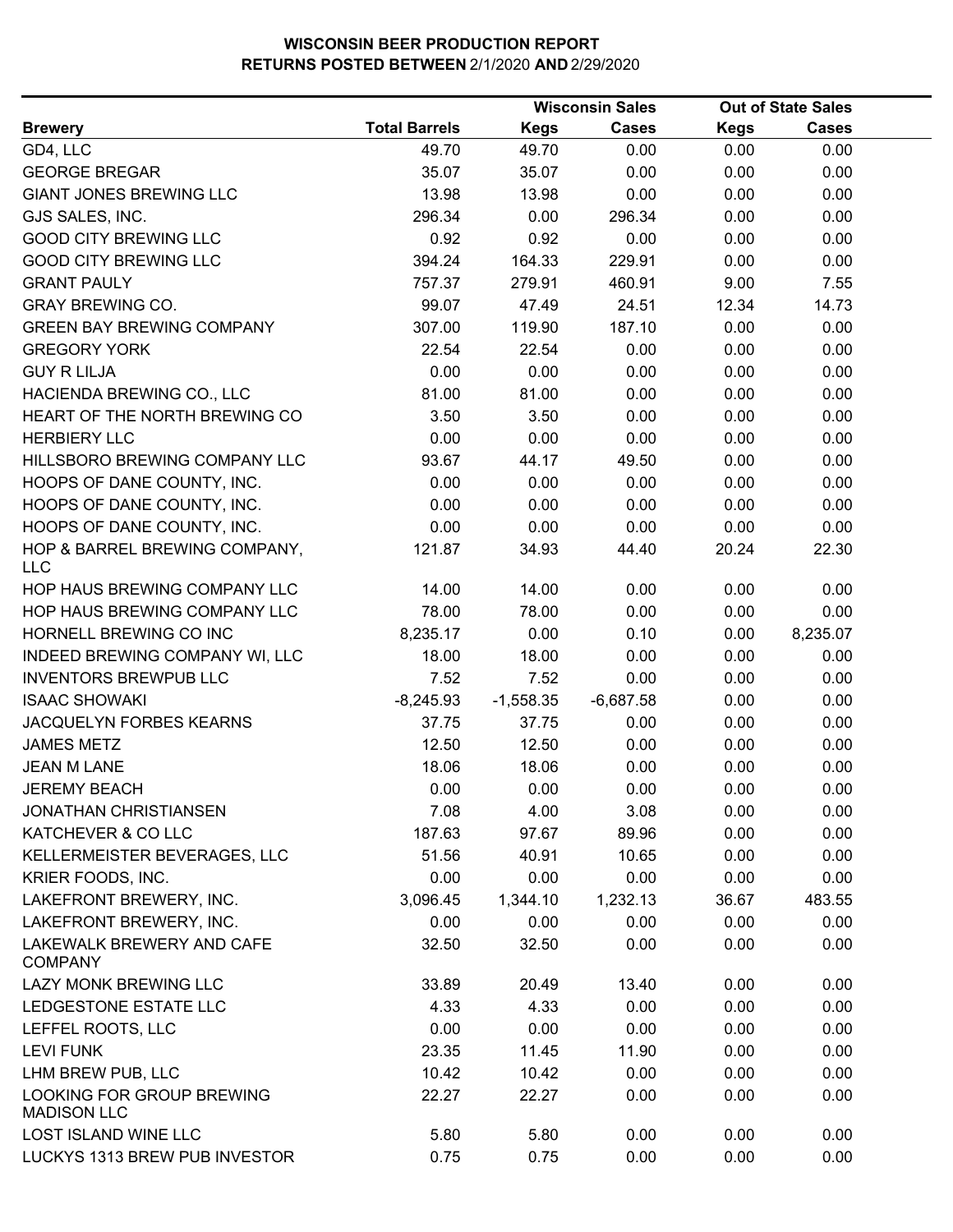|                                                 |                      |             | <b>Wisconsin Sales</b> |             | <b>Out of State Sales</b> |  |
|-------------------------------------------------|----------------------|-------------|------------------------|-------------|---------------------------|--|
| <b>Brewery</b>                                  | <b>Total Barrels</b> | <b>Kegs</b> | <b>Cases</b>           | <b>Kegs</b> | <b>Cases</b>              |  |
| <b>LLC</b>                                      |                      |             |                        |             |                           |  |
| LUCKYS 1313 BREW PUB INVESTOR<br><b>LLC</b>     | 0.00                 | 0.00        | 0.00                   | 0.00        | 0.00                      |  |
| LUCKYS 1313 BREW PUB INVESTOR<br><b>LLC</b>     | 0.00                 | 0.00        | 0.00                   | 0.00        | 0.00                      |  |
| MAG ENTERTAINMENT LLC                           | 0.00                 | 0.00        | 0.00                   | 0.00        | 0.00                      |  |
| <b>MARK ANTHONY BREWING INC</b>                 | 159,949.98           | 0.00        | 32,559.61              | 0.00        | 127,390.37                |  |
| <b>MATTHEW J GEARY</b>                          | 18.14                | 13.60       | 4.54                   | 0.00        | 0.00                      |  |
| <b>MATTHEW J GERDTS</b>                         | 0.00                 | 0.00        | 0.00                   | 0.00        | 0.00                      |  |
| MATTHEW R SCHMIDT                               | 37.00                | 37.00       | 0.00                   | 0.00        | 0.00                      |  |
| MCFLESHMAN'S BREWING CO., LLC.                  | 38.06                | 38.06       | 0.00                   | 0.00        | 0.00                      |  |
| MCKENZIE RIVER BREWING COMPANY,<br><b>LLC</b>   | 0.00                 | 0.00        | 0.00                   | 0.00        | 0.00                      |  |
| MCZ'S BREWING, LLC                              | 7.60                 | 7.60        | 0.00                   | 0.00        | 0.00                      |  |
| MICHAEL W ZUPKE                                 | 14.00                | 14.00       | 0.00                   | 0.00        | 0.00                      |  |
| MILWAUKEE BREWING COMPANY                       | 0.00                 | 0.00        | 0.00                   | 0.00        | 0.00                      |  |
| MILWAUKEE BREWING COMPANY                       | 0.00                 | 0.00        | 0.00                   | 0.00        | 0.00                      |  |
| MILWAUKEE BREWING COMPANY                       | 0.00                 | 0.00        | 0.00                   | 0.00        | 0.00                      |  |
| MINOCQUA BREWING CO INC                         | 13.00                | 13.00       | 0.00                   | 0.00        | 0.00                      |  |
| <b>MISSION BREWERY INC</b>                      | 0.00                 | 0.00        | 0.00                   | 0.00        | 0.00                      |  |
| MOBCRAFT BEER INC                               | 200.69               | 52.00       | 134.44                 | 0.00        | 14.25                     |  |
| MODICUM BREWING LLC                             | 21.55                | 19.00       | 2.55                   | 0.00        | 0.00                      |  |
| MOLSON COORS BEVERAGE<br><b>COMPANY USA LLC</b> | 0.00                 | 0.00        | 0.00                   | 0.00        | 0.00                      |  |
| MOLSON COORS BEVERAGE<br><b>COMPANY USA LLC</b> | 0.00                 | 0.00        | 0.00                   | 0.00        | 0.00                      |  |
| MOLSON COORS BEVERAGE<br><b>COMPANY USA LLC</b> | 441,896.70           | 11,041.44   | 113,268.07             | 37,940.82   | 279,646.37                |  |
| MOLSON COORS BEVERAGE<br><b>COMPANY USA LLC</b> | 4,664.35             | 268.01      | 3,806.36               | 200.00      | 389.98                    |  |
| <b>MOLSON COORS USA LLC</b>                     | 0.00                 | 0.00        | 0.00                   | 0.00        | 0.00                      |  |
| MOOSEJAW PIZZA & BREWING CO LLC                 | 14.00                | 0.00        | 14.00                  | 0.00        | 0.00                      |  |
| <b>MORRISWEYER LLC</b>                          | 0.00                 | 0.00        | 0.00                   | 0.00        | 0.00                      |  |
| MOUNTAIN CREST SRL LLC                          | 3,654.88             | 4.25        | 703.61                 | 0.00        | 2,947.02                  |  |
| MPJ MANAGEMENT, LLC                             | 0.00                 | 0.00        | 0.00                   | 0.00        | 0.00                      |  |
| <b>NATHAN R WARNKE</b>                          | 18.45                | 18.45       | 0.00                   | 0.00        | 0.00                      |  |
| <b>NEW BARONS BREWING</b><br><b>COOPERATIVE</b> | 3.75                 | 3.75        | 0.00                   | 0.00        | 0.00                      |  |
| NEW GLARUS BREWING COMPANY                      | 10,584.11            | 4,130.50    | 6,453.61               | 0.00        | 0.00                      |  |
| NEW GLARUS BREWING COMPANY                      | 207.30               | 33.00       | 174.30                 | 0.00        | 0.00                      |  |
| NEW MERIDIAN BEER, LLC                          | 50.30                | 50.30       | 0.00                   | 0.00        | 0.00                      |  |
| NEXT DOOR BREWING LLC                           | 35.17                | 17.75       | 17.42                  | 0.00        | 0.00                      |  |
| NEXT DOOR BREWING LLC                           | 11.42                | 11.42       | 0.00                   | 0.00        | 0.00                      |  |
| NICHOLAS CALAWAY                                | 130.36               | 86.94       | 43.42                  | 0.00        | 0.00                      |  |
| <b>NOAH W MARACH</b>                            | 0.00                 | 0.00        | 0.00                   | 0.00        | 0.00                      |  |
| NOBLE ROOTS BREWING COMPANY,<br><b>LLC</b>      | 24.31                | 24.31       | 0.00                   | 0.00        | 0.00                      |  |
| NORTHWOODS BREWING CORP LLC                     | 45.00                | 45.00       | 0.00                   | 0.00        | 0.00                      |  |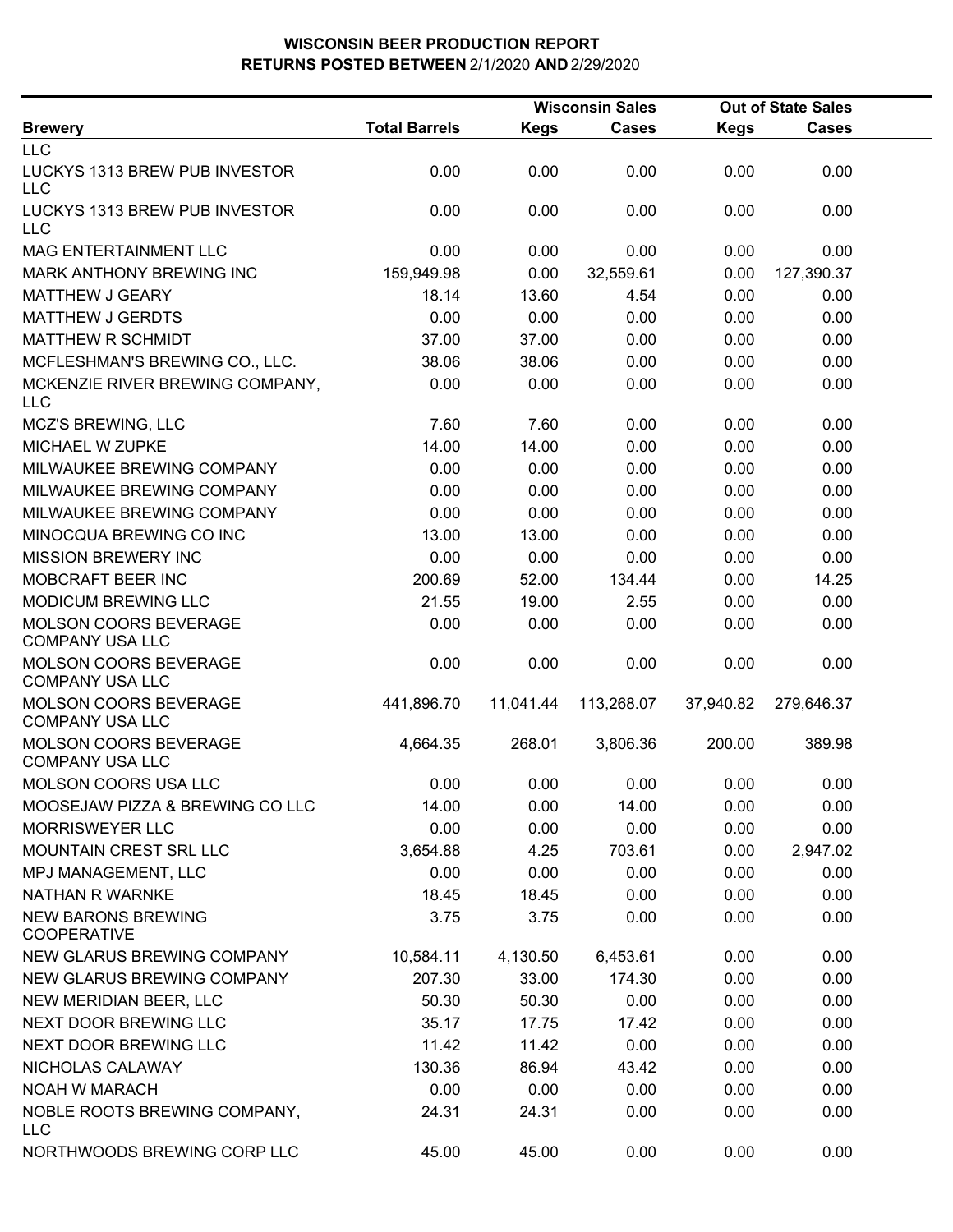|                                                 |                      |        | <b>Wisconsin Sales</b> |             | <b>Out of State Sales</b> |  |  |
|-------------------------------------------------|----------------------|--------|------------------------|-------------|---------------------------|--|--|
| <b>Brewery</b>                                  | <b>Total Barrels</b> | Kegs   | <b>Cases</b>           | <b>Kegs</b> | <b>Cases</b>              |  |  |
| OFF-KILTER BREWING INC                          | 2.27                 | 1.25   | 1.02                   | 0.00        | 0.00                      |  |  |
| <b>OLIPHANT BREWING LLC</b>                     | 81.64                | 52.95  | 0.00                   | 28.69       | 0.00                      |  |  |
| OMBIBULOUS BREWING COMPANY,<br><b>LLC</b>       | 5.00                 | 5.00   | 0.00                   | 0.00        | 0.00                      |  |  |
| O'SO BREWING COMPANY                            | 263.26               | 123.16 | 133.32                 | 0.00        | 6.78                      |  |  |
| PATRICK MC INTOSH                               | 0.00                 | 0.00   | 0.00                   | 0.00        | 0.00                      |  |  |
| PETER H GENTRY                                  | 181.70               | 79.00  | 102.70                 | 0.00        | 0.00                      |  |  |
| PETER H GENTRY                                  | 7.00                 | 7.00   | 0.00                   | 0.00        | 0.00                      |  |  |
| PETER PETERSON                                  | 6.00                 | 6.00   | 0.00                   | 0.00        | 0.00                      |  |  |
| PETSKULL BREWING COMPANY LLC                    | 9.00                 | 9.00   | 0.00                   | 0.00        | 0.00                      |  |  |
| PHUSION PROJECTS LLC                            | 49,481.74            | 0.00   | 658.19                 | 0.00        | 48,823.55                 |  |  |
| PITCHFORK BREWING LLC                           | 10.50                | 10.50  | 0.00                   | 0.00        | 0.00                      |  |  |
| PLYMOUTH BREWING COMPANY LLC                    | 32.96                | 32.96  | 0.00                   | 0.00        | 0.00                      |  |  |
| PORT HURON BREWING COMPANY,<br><b>LLC</b>       | 0.00                 | 0.00   | 0.00                   | 0.00        | 0.00                      |  |  |
| R' NOGGIN BREWING LLC                           | 0.00                 | 0.00   | 0.00                   | 0.00        | 0.00                      |  |  |
| <b>RACINE BREWING COMPANY</b>                   | 16.00                | 16.00  | 0.00                   | 0.00        | 0.00                      |  |  |
| RAIL HOUSE PROPERTIES LLC                       | 43.00                | 43.00  | 0.00                   | 0.00        | 0.00                      |  |  |
| RAISED GRAIN BREWING COMPANY<br><b>LLC</b>      | 305.77               | 149.50 | 156.27                 | 0.00        | 0.00                      |  |  |
| RANDYS FUNHUNTERS BREWERY INC                   | 6.00                 | 6.00   | 0.00                   | 0.00        | 0.00                      |  |  |
| REBELLION BREWING HOLDING<br><b>COMPANY INC</b> | 24.75                | 24.75  | 0.00                   | 0.00        | 0.00                      |  |  |
| RED EYE BREWING COMPANY LLC                     | 29.10                | 29.10  | 0.00                   | 0.00        | 0.00                      |  |  |
| REGAL BRAU BREWING COMPANY LLC                  | 657.43               | 0.00   | 64.81                  | 0.00        | 592.62                    |  |  |
| REVOLVER BREWING LLC                            | 0.00                 | 0.00   | 0.00                   | 0.00        | 0.00                      |  |  |
| RHINELANDER BREWING CO LLC                      | 16.56                | 10.58  | 5.98                   | 0.00        | 0.00                      |  |  |
| RHINELANDER BREWING CO LLC                      | 4,601.66             | 8.75   | 124.26                 | $-5.00$     | 4,473.65                  |  |  |
| RICHARD JOSEPH                                  | 0.00                 | 0.00   | 0.00                   | 0.00        | 0.00                      |  |  |
| RICHARD JOSEPH                                  | 1.00                 | 1.00   | 0.00                   | 0.00        | 0.00                      |  |  |
| RICHARD JOSEPH                                  | 0.00                 | 0.00   | 0.00                   | 0.00        | 0.00                      |  |  |
| RICHARD JOSEPH                                  | 0.00                 | 0.00   | 0.00                   | 0.00        | 0.00                      |  |  |
| <b>RICHARD R TUESCHER</b>                       | 6.00                 | 6.00   | 0.00                   | 0.00        | 0.00                      |  |  |
| <b>RIGHT BAUER LLC</b>                          | 12.50                | 12.50  | 0.00                   | 0.00        | 0.00                      |  |  |
| <b>ROBERT A LARSON</b>                          | 178.93               | 76.83  | 83.33                  | 7.67        | 11.10                     |  |  |
| <b>ROCK'N BEER LLC</b>                          | 34.50                | 34.50  | 0.00                   | 0.00        | 0.00                      |  |  |
| ROCKY REEF BREWING COMPANY                      | 21.76                | 21.76  | 0.00                   | 0.00        | 0.00                      |  |  |
| <b>ROGER HILLESTAD</b>                          | 6.06                 | 6.06   | 0.00                   | 0.00        | 0.00                      |  |  |
| <b>ROGER MILLER</b>                             | 8.87                 | 8.87   | 0.00                   | 0.00        | 0.00                      |  |  |
| ROUND MAN BREWING CO., LLC                      | 16.34                | 16.34  | 0.00                   | 0.00        | 0.00                      |  |  |
| ROWLAND'S CALUMET BREWING CO.,<br>INC.          | 4.00                 | 4.00   | 0.00                   | 0.00        | 0.00                      |  |  |
| ROWLAND'S CALUMET BREWING CO.,<br>INC.          | 0.00                 | 0.00   | 0.00                   | 0.00        | 0.00                      |  |  |
| RUSH RIVER BREWING LLC                          | 169.73               | 33.84  | 25.76                  | 70.50       | 39.63                     |  |  |
| RYAN D STOLT                                    | 14.18                | 5.33   | 8.85                   | 0.00        | 0.00                      |  |  |
| <b>RYANS ON YORK LLC</b>                        | 0.00                 | 0.00   | 0.00                   | 0.00        | 0.00                      |  |  |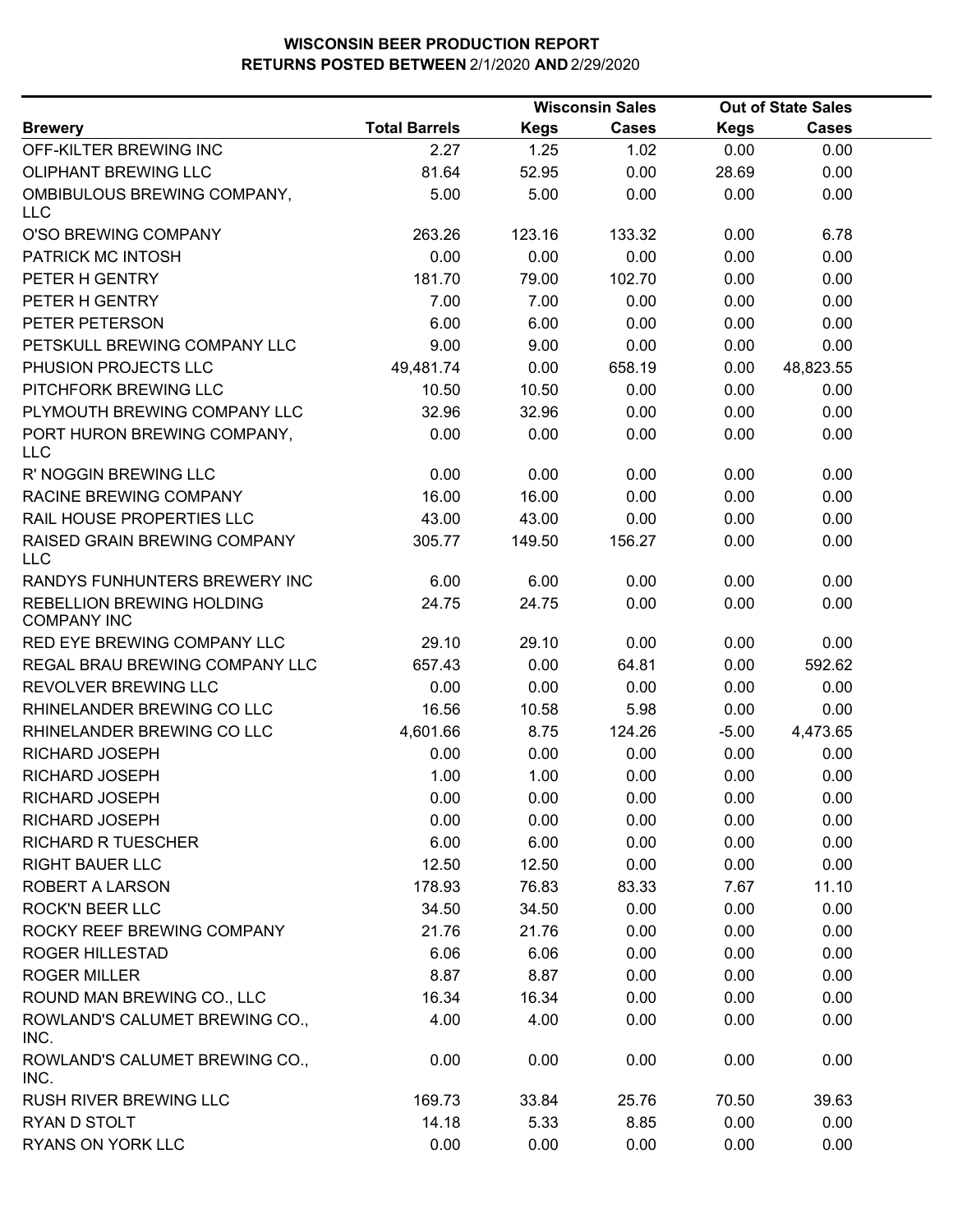|                                                        |                      |             | <b>Wisconsin Sales</b> |             | <b>Out of State Sales</b> |  |
|--------------------------------------------------------|----------------------|-------------|------------------------|-------------|---------------------------|--|
| <b>Brewery</b>                                         | <b>Total Barrels</b> | <b>Kegs</b> | <b>Cases</b>           | <b>Kegs</b> | <b>Cases</b>              |  |
| SAHALE ALE WORKS, LLC                                  | 13.80                | 13.80       | 0.00                   | 0.00        | 0.00                      |  |
| SAND CREEK BREWING CO LLC                              | 0.00                 | 0.00        | 0.00                   | 0.00        | 0.00                      |  |
| SAWMILL BREWING CO INC                                 | 44.85                | 44.85       | 0.00                   | 0.00        | 0.00                      |  |
| SAWMILL LOGGER ENTERPRISES LLC                         | 0.00                 | 0.00        | 0.00                   | 0.00        | 0.00                      |  |
| SHB HOLDINGS LLC                                       | 5.25                 | 5.25        | 0.00                   | 0.00        | 0.00                      |  |
| SLEEMAN BREWING COMPANY USA<br><b>INC</b>              | 4,037.75             | 7.99        | 58.60                  | $-7.99$     | 3,979.15                  |  |
| SOME NERVE BREWING COMPANY LLC                         | 2.54                 | 2.54        | 0.00                   | 0.00        | 0.00                      |  |
| SONNY'S PIZZERIA, LLC                                  | 3.00                 | 3.00        | 0.00                   | 0.00        | 0.00                      |  |
| <b>SPB LLC</b>                                         | 1,765.46             | 593.50      | 1,053.24               | 49.75       | 68.97                     |  |
| SPRECHER BREWING COMPANY, LLC                          | 396.96               | 154.06      | 242.90                 | 0.00        | 0.00                      |  |
| STARBOARD BREWING COMPANY LLC                          | 8.00                 | 8.00        | 0.00                   | 0.00        | 0.00                      |  |
| STATE LINE DISTILLERY, LLC                             | 0.00                 | 0.00        | 0.00                   | 0.00        | 0.00                      |  |
| STEELHEAD ALEWORKS LLC                                 | 36.00                | 36.00       | 0.00                   | 0.00        | 0.00                      |  |
| <b>STEPHEN B ZINK</b>                                  | 1.00                 | 1.00        | 0.00                   | 0.00        | 0.00                      |  |
| STILLMANK BREWING COMPANY                              | 94.52                | 42.43       | 52.09                  | 0.00        | 0.00                      |  |
| SWITCHGEAR BREWING COMPANY<br><b>LLC</b>               | 10.80                | 10.80       | 0.00                   | 0.00        | 0.00                      |  |
| THE BRONX BREWERY, LLC                                 | 0.00                 | 0.00        | 0.00                   | 0.00        | 0.00                      |  |
| THE EAU CLAIRE BREWING PROJECT<br><b>LLC</b>           | 368.35               | 90.15       | 278.20                 | 0.00        | 0.00                      |  |
| THE GD 2, LLC                                          | 57.16                | 57.16       | 0.00                   | 0.00        | 0.00                      |  |
| THE GREAT DANE PUB AND BREWING<br>COMPANY, INC.        | 116.16               | 116.16      | 0.00                   | 0.00        | 0.00                      |  |
| THE LONE GIRL BREWING COMPANY -<br><b>WAUNAKEE LLC</b> | 56.00                | 56.00       | 0.00                   | 0.00        | 0.00                      |  |
| THE MCKENZIE RIVER CORPORATION                         | 0.00                 | 0.00        | 0.00                   | 0.00        | 0.00                      |  |
| THIRD SPACE BREWING LLC                                | 855.22               | 353.00      | 502.22                 | 0.00        | 0.00                      |  |
| THUMB KNUCKLE BREWING COMPANY                          | 0.00                 | 0.00        | 0.00                   | 0.00        | 0.00                      |  |
| <b>TIMOTHY DUERST</b>                                  | 44.40                | 44.40       | 0.00                   | 0.00        | 0.00                      |  |
| <b>TIMOTHY M NELSON</b>                                | 195.00               | 195.00      | 0.00                   | 0.00        | 0.00                      |  |
| <b>TOPPLING GOLIATH INC</b>                            | 75.84                | 12.00       | 0.00                   | 63.84       | 0.00                      |  |
| TRAP ROCK BREWING COMPANY INC                          | 3.00                 | 3.00        | 0.00                   | 0.00        | 0.00                      |  |
| TRIBUTE BREWING COMPANY LLC                            | 36.45                | 19.00       | 17.45                  | 0.00        | 0.00                      |  |
| TURTLE STACK BREWERY, LLC                              | 20.17                | 20.17       | 0.00                   | 0.00        | 0.00                      |  |
| TWELVE5 BEVERAGE CO., LLC                              | 3,644.00             | 3,644.00    | 0.00                   | 0.00        | 0.00                      |  |
| UNIVERSAL SALES INC                                    | 1,285.32             | 8.00        | 21.76                  | 0.50        | 1,255.06                  |  |
| URBAN HARVEST BREWING COMPANY<br>LLC                   | 4.75                 | 4.75        | 0.00                   | 0.00        | 0.00                      |  |
| V3 BREWING COMPANY INC                                 | 0.00                 | 0.00        | 0.00                   | 0.00        | 0.00                      |  |
| VENNTURE BREW COMPANY LLC                              | 16.00                | 10.95       | 5.05                   | 0.00        | 0.00                      |  |
| <b>VIKING BREW PUB LLC</b>                             | 14.00                | 14.00       | 0.00                   | 0.00        | 0.00                      |  |
| <b>VIKING BREWING</b>                                  | 0.51                 | 0.00        | 0.51                   | 0.00        | 0.00                      |  |
| VINTAGE II, INC.                                       | 186.10               | 186.10      | 0.00                   | 0.00        | 0.00                      |  |
| VINTAGE II, INC.                                       | 0.00                 | 0.00        | 0.00                   | 0.00        | 0.00                      |  |
| VINTAGE II, INC.                                       | 127.70               | 127.70      | 0.00                   | 0.00        | 0.00                      |  |
| <b>VINTAGE LLC</b>                                     | 0.00                 | 0.00        | 0.00                   | 0.00        | 0.00                      |  |
|                                                        |                      |             |                        |             |                           |  |